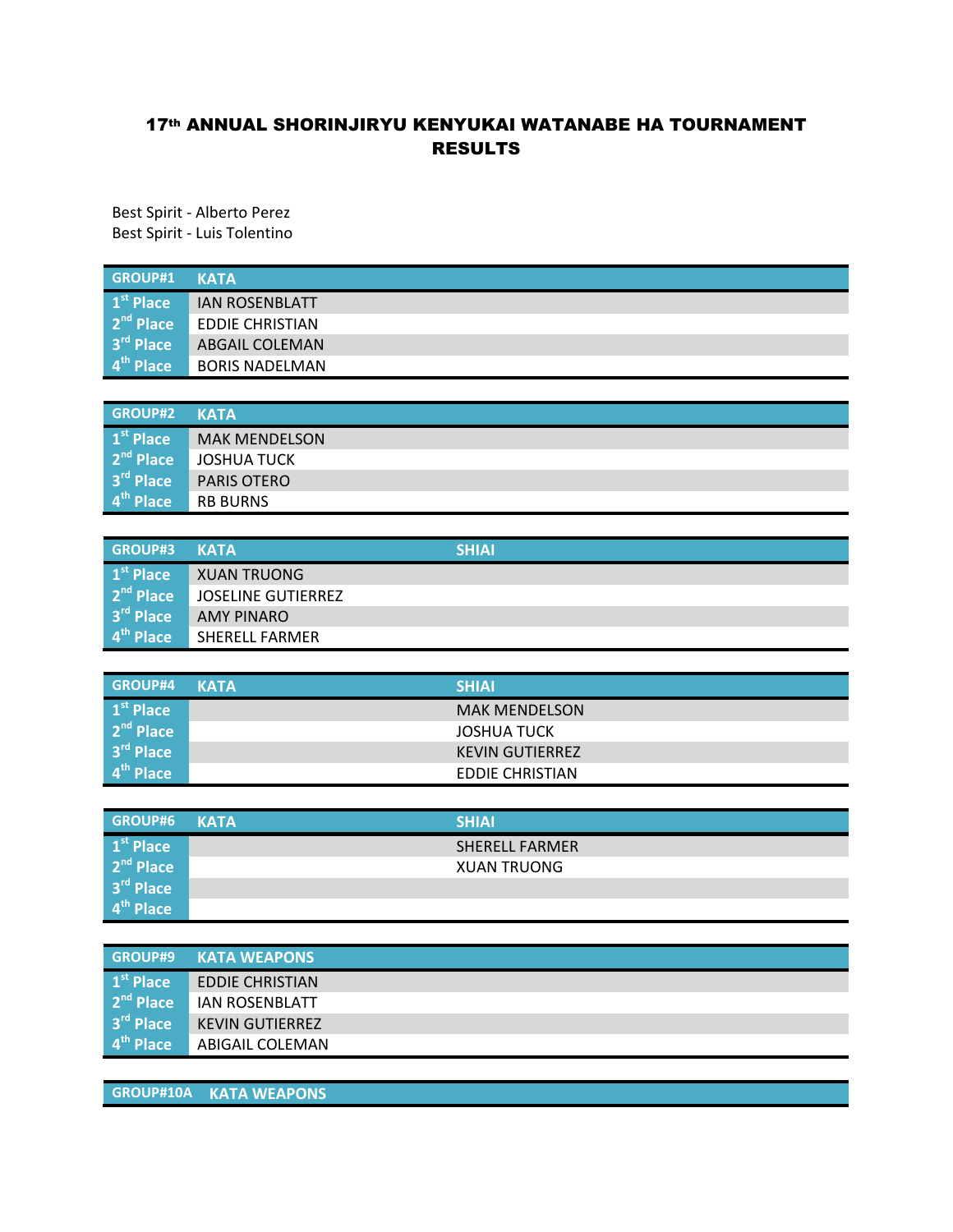| $1st$ Place           | DAVID CHEN            |
|-----------------------|-----------------------|
| $2nd$ Place           | <b>MAK MENDELSON</b>  |
| 3 <sup>rd</sup> Place | ARUN JOSE             |
| $4th$ Place           | AMY PINARO & RB BURNS |

|                       | <b>GROUP#10B KATA WEAPONS</b> |
|-----------------------|-------------------------------|
| 1 <sup>st</sup> Place | <b>NEIL STEWART</b>           |
| $2nd$ Place           | <b>JOSHUA TUCK</b>            |
| 3 <sup>rd</sup> Place | <b>PARIS OTERO</b>            |
| 4 <sup>th</sup> Place | <b>JOSELINE GUTIERREZ</b>     |

|                          | <b>GROUP#11 KATA WEAPONS</b> |
|--------------------------|------------------------------|
| $\vert 1^{\rm st}$ Place | ALEXANDER LAGO               |
| $2nd$ Place              | <b>ARISTOTLE LAGO</b>        |
| $3rd$ Place              | <b>HIROMI SESAKI</b>         |
| $4th$ Place              | <b>GEOFRY HINDS</b>          |

| GROUP#12A             | <b>KATA WEAPONS</b>  |
|-----------------------|----------------------|
| $1st$ Place           | <b>JAYGER HOWARD</b> |
| $2nd$ Place           | ASLI HOUYAR          |
| $3rd$ Place           | DANICA MARIE         |
| 4 <sup>th</sup> Place | <b>JUSTIN TUCK</b>   |

|                       | <b>GROUP#12B KATA WEAPONS</b> |
|-----------------------|-------------------------------|
| $1st$ Place           | <b>MANUEL CALLE</b>           |
| 2 <sup>nd</sup> Place | <b>AUSTIN VERO</b>            |
| 3 <sup>rd</sup> Place | <b>ERIN HOWARD</b>            |
| 4 <sup>th</sup> Place | DANIEL OLTON                  |

|                       | <b>GROUP#13A KATA WEAPONS</b> |
|-----------------------|-------------------------------|
| 1 <sup>st</sup> Place | <b>SHIVANK GUPTA</b>          |
|                       | LAPIERRE LOUIS-XAVIER         |
| $2nd$ Place           | JACK ZAZZERA                  |
| 3 <sup>rd</sup> Place | AARON OLTON                   |
| 4 <sup>th</sup> Place | <b>CAROLINE GUTIERREZ</b>     |
|                       |                               |

|                       | <b>GROUP#13B KATA WEAPONS</b> |
|-----------------------|-------------------------------|
| $1st$ Place           | <b>EDOUARD FISET</b>          |
| $2nd$ Place           | DOIRON ILANE                  |
| $3rd$ Place           | <b>IZUMO SESAKI</b>           |
| 4 <sup>th</sup> Place | <b>OWEN VOELKER</b>           |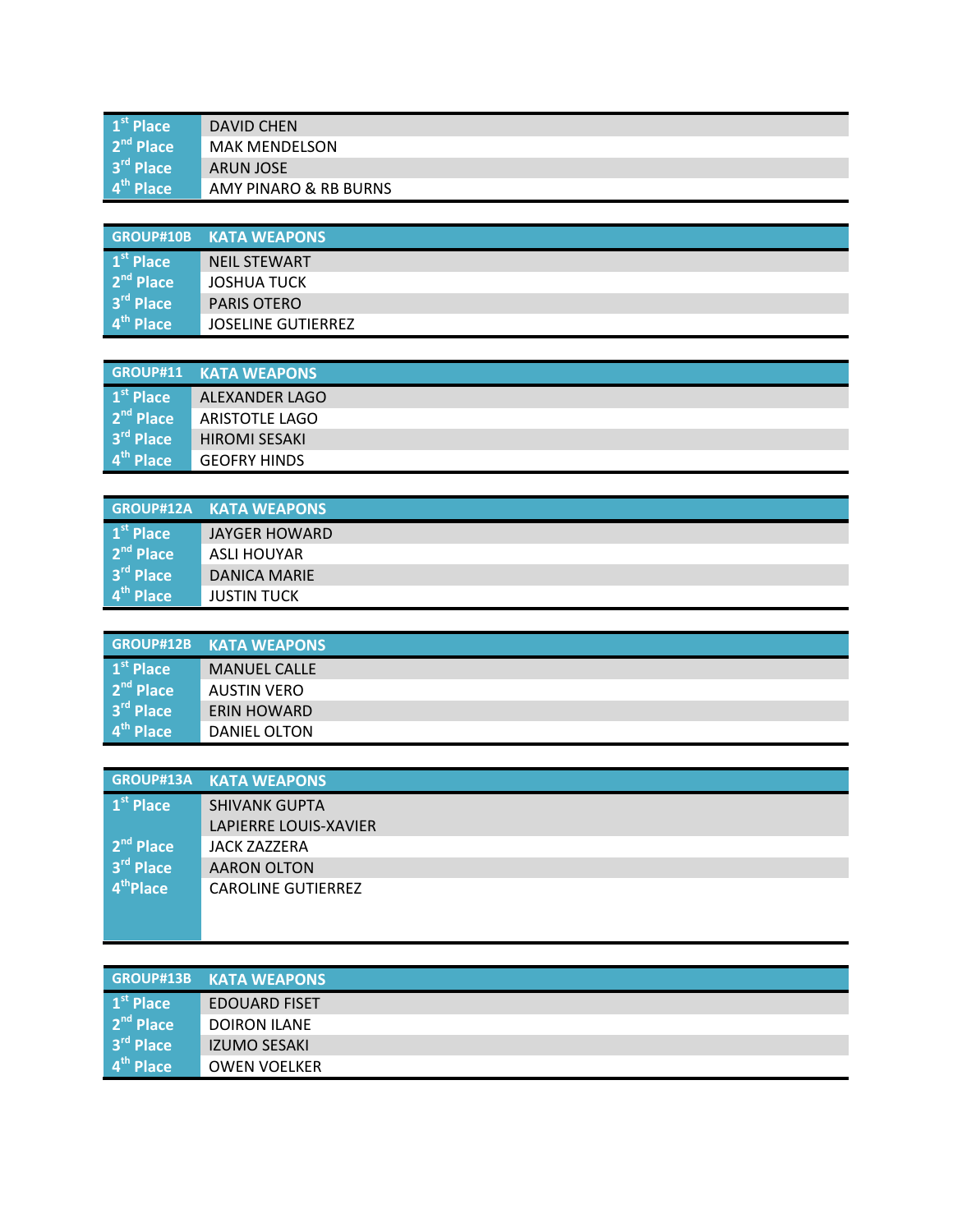| GROUP#14 KATA            | <b>SHIAI</b>           |
|--------------------------|------------------------|
| $\vert 1^{\rm st}$ Place | <b>CARMINE GIRONDA</b> |
| $2nd$ Place              | <b>MOLLY SIEGEL</b>    |
| $3rd$ Place              | <b>GRAHAM BUTCHER</b>  |
| $4th$ Place              | <b>GUS SIEGEL</b>      |

| GROUP#14A KATA                   |                        | <b>SHIAI</b> |
|----------------------------------|------------------------|--------------|
| $\vert 1^{\rm st}$ Place         | <b>RYAN HOLT</b>       |              |
| 2 <sup>nd</sup> Place            | <b>CARMINE GIRONDA</b> |              |
| $3rd$ Place                      | <b>ANDREW BOVE</b>     |              |
| $\overline{4}^{\text{th}}$ Place | TIMOTHY RUEDA          |              |

| <b>GROUP#14B</b>      | KATA                    | <b>SHIAI</b> |
|-----------------------|-------------------------|--------------|
| 1 <sup>st</sup> Place | <b>MOLLY SIEGEL</b>     |              |
| $2nd$ Place           | <b>MADELINE HAITH</b>   |              |
| 3 <sup>rd</sup> Place | ALICIA CALLE            |              |
| 4 <sup>th</sup> Place | <b>CASSANDRA NEWTON</b> |              |

| <b>GROUP#15A KATA</b> |                           | <b>SHIAI</b>           |
|-----------------------|---------------------------|------------------------|
| 1 <sup>st</sup> Place | IZUMO SESAKI              | IZUMO SESAKI           |
| $2nd$ Place           | <b>JALEN JACKWELL</b>     | JALEN JACKWELL         |
| 3rd Place             | <b>FERNANDO DOMINGUEZ</b> | FERNANDO DOMINGUEZ     |
| 4 <sup>th</sup> Place | ZAC MUIRU                 | SANJAY KRISHNA MALLADI |

| <b>GROUP#15B</b>              |                       | <b>SHIAI</b>         |
|-------------------------------|-----------------------|----------------------|
| $\vert$ 1 <sup>st</sup> Place | SUHAANI SWAROOP       | MAKAI HOFFMAN-SMITH  |
| $\vert$ 2 <sup>nd</sup> Place | ADIAI JOHNSON         | KONNOR TODMAN        |
| 3 <sup>rd</sup> Place         | <b>MALVIKA MISHRA</b> | ZEPHUR HOFFMAN-SMITH |
| $\vert$ 4 <sup>th</sup> Place | KONNOR TODMAN         | RAHIMOV KOMILJON     |

| GROUP#15C                | <b>SHIAI</b>          |
|--------------------------|-----------------------|
| $\vert 1^{\rm st}$ Place | WILLOW HOFFMAN-SMITH  |
| 2 <sup>nd</sup> Place    | SUHAANI SWAROOP       |
| 3 <sup>rd</sup> Place    | MALVIKA MISHRA        |
| 4 <sup>th</sup> Place    | MONISHA SOMA SUNDARAM |

| GROUP#16 KATA                    |                            | <b>SHIAI</b>               |
|----------------------------------|----------------------------|----------------------------|
| $\mathbf{1}^{\text{st}}$ Place   | <b>NAHOMY AGUIRRE</b>      | <b>TYLER REYES VASQUEZ</b> |
| $2nd$ Place                      | <b>TYLER REYES VASQUEZ</b> | <b>EMILY BUDWAY</b>        |
| $3rd$ Place                      | <b>BENJAMIN WU</b>         | <b>BENJAMIN WE</b>         |
| $\overline{4}^{\text{th}}$ Place | <b>EMILY BUDWAY</b>        | NAHOMY AGUIRRE             |
|                                  |                            |                            |

**GROUP#17A KATA SHIAI**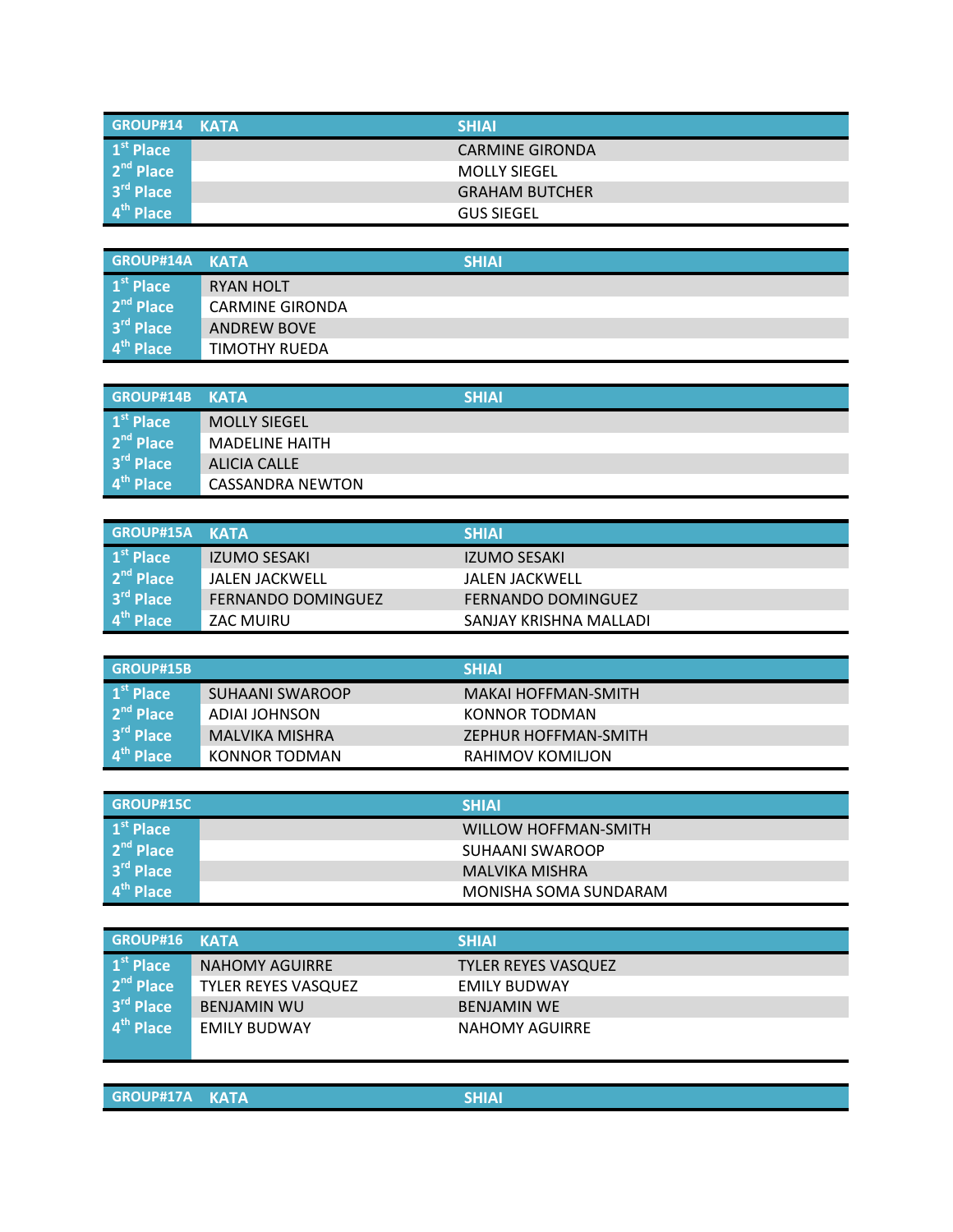| $1st$ Place           | SHASHWAT ARGAWAL | JOEFFRY ORELLANA |
|-----------------------|------------------|------------------|
| $2nd$ Place           | ATHARVA KADAM    | SHASHWAT ARGAVAL |
| 3 <sup>rd</sup> Place | JOEFFRY ORELLANA | ATHARVA KADAM    |
| $4th$ Place           | SAKETH S MALLADI | SAKETH S MALLADI |

| GROUP#17B             | KATA               | <b>SHIAI</b>         |
|-----------------------|--------------------|----------------------|
| $1st$ Place           | <b>RILEY HAYES</b> | <b>KAEDEN TODMAN</b> |
| $2nd$ Place           | KAEDEN TODMAN      | LUKE PARKER          |
| 3 <sup>rd</sup> Place | <b>LUKE PARKER</b> | <b>RILEY HAYES</b>   |
| $4th$ Place           | <b>UDAY GUPTA</b>  | KALEB THOMAS         |

| GROUP#18A KATA                   |                      | <b>SHIAI</b>              |
|----------------------------------|----------------------|---------------------------|
| $\vert$ 1 <sup>st</sup> Place    | <b>EDOUARD FISET</b> | EDOUARD FISET             |
| $2nd$ Place                      | ELIJAH GUZMAN        | <b>OLIVERIO DOMINGUEZ</b> |
| $3rd$ Place                      | <b>AUSTIN NEMETH</b> | <b>AUSTIN NEMETH</b>      |
| $\overline{4}^{\text{th}}$ Place | KAVYA SHAH           | SANKALP SHELADIA          |

| GROUP#18B             | KATA                 | <b>SHIAI</b>         |
|-----------------------|----------------------|----------------------|
| $1st$ Place           | <b>DOIRON ILANE</b>  | <b>DOIRON ILANE</b>  |
| 2 <sup>nd</sup> Place | ARIANNA VERO         | SHIVANK GUPTA        |
| $3rd$ Place           | <b>SHIVANK GUPTA</b> | MONTANNA NEMETH      |
| 4 <sup>th</sup> Place | <b>CHELSY DUENAS</b> | <b>CHELSY DUENAS</b> |

| GROUP#19 KATA                    |                     | <b>SHIAI</b>         |
|----------------------------------|---------------------|----------------------|
| $\mathbf{1}^{\text{st}}$ Place   | ETHAN HAYES         | <b>JOSHUA NUNEZ</b>  |
| $2nd$ Place                      | ARUNIMA SWAROOP     | ETHAN HAYES          |
| $3rd$ Place                      | JOSHUA NUNEZ        | <b>PRATHAM ASHAV</b> |
| $\overline{4}^{\text{th}}$ Place | ABDULMALEK ALZAWARI | <b>MAKS DAMIANO</b>  |

| <b>GROUP#20A</b>      | <b>KATA</b>               | <b>SHIAI</b>              |
|-----------------------|---------------------------|---------------------------|
| 1 <sup>st</sup> Place | <b>TAMARA KATSNELSON-</b> | TAMARA KATSNELSON-DAMMONS |
|                       | <b>DAMMONS</b>            |                           |
| 2 <sup>nd</sup> Place | BILAL BARTZ               | HARISH ANGADALA           |
| 3 <sup>rd</sup> Place | SIRTAJ DEOL               | SIMRAN SINGH              |
| 4 <sup>th</sup> Place | SIDDHARTH BHARADWAJ       | ANISH KOTHAPALLI          |

| GROUP#20B                | <b>KATA</b> | <b>SHIAI</b>           |
|--------------------------|-------------|------------------------|
| $\vert 1^{\rm st}$ Place |             | SIDDHARTH BHARADWAJ    |
| $2nd$ Place              |             | ARYAKRISHNA KUMARSWAMY |
| $3rd$ Place              |             | SIRTAJ DEOL            |
| $4th$ Place              |             | AMRITA DEOL            |

| <b>GROUP#21 KATA</b><br><b>SHIAI</b> |
|--------------------------------------|
|--------------------------------------|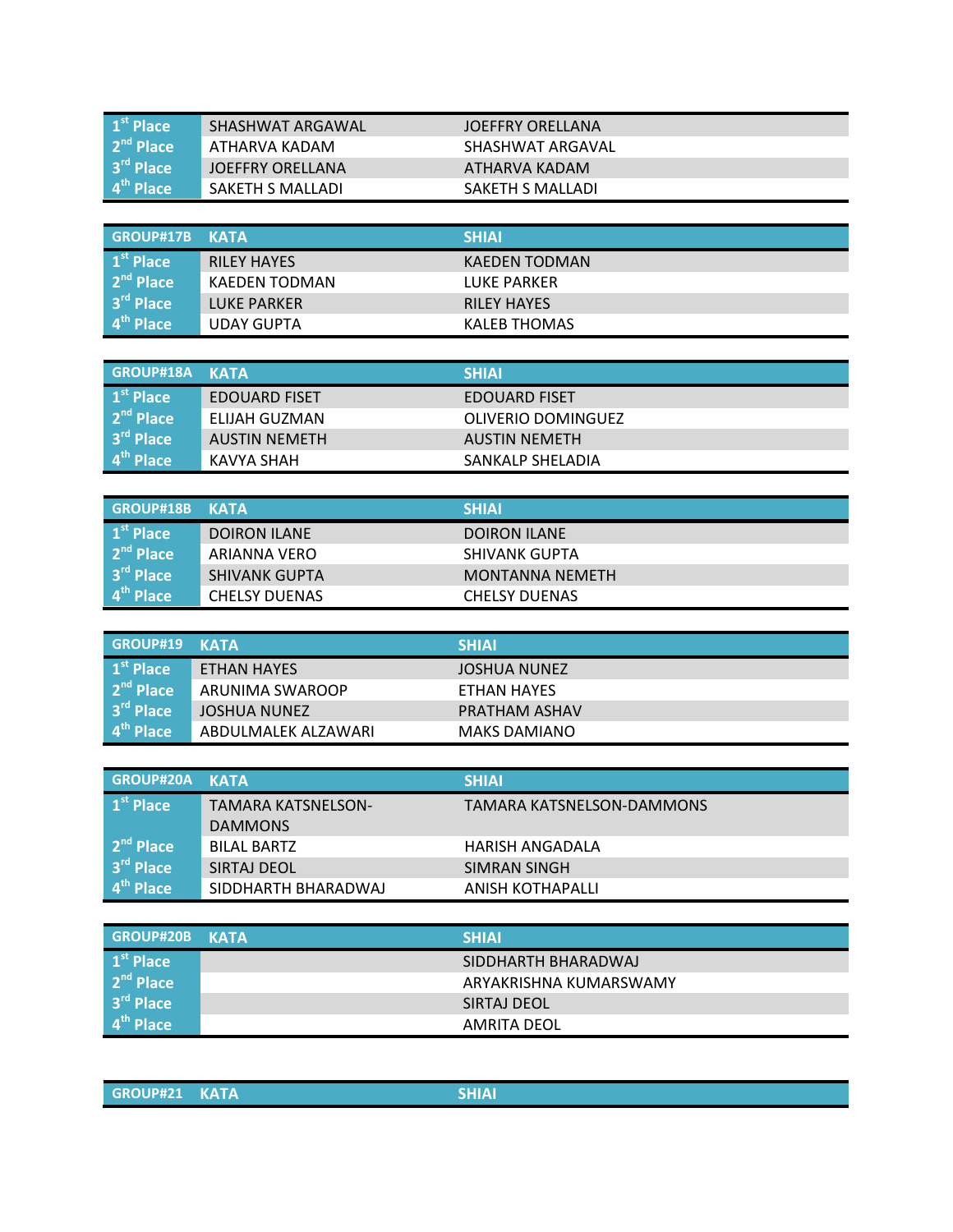| $\vert$ 1 <sup>st</sup> Place | DANIEL OLTON          | DANIEL OLTON    |
|-------------------------------|-----------------------|-----------------|
| $2nd$ Place                   | JACK ZAZZERA          | AARON OLTON     |
| $3rd$ Place                   | LOUIS-XAVIER LAPIERRE | JACK ZAZZERA    |
| $\vert$ 4 <sup>th</sup> Place | AARON OLTON           | LEYSA HERNANDEZ |

| GROUP#22 KATA                    |                        | <b>SHIAI</b>              |
|----------------------------------|------------------------|---------------------------|
| $\vert 1^{\rm st}$ Place         | <b>HECTOR GONZALEZ</b> | <b>HECTOR GONZALEZ</b>    |
| $2nd$ Place                      | JEREMIAH JANKOWSKI     | <b>JEREMIAH JANKOWSKI</b> |
| $3rd$ Place                      | <b>HIRAI PARIKH</b>    | <b>MEDANY GARCIA</b>      |
| $\overline{4}^{\text{th}}$ Place | <b>MEDANY GARCIA</b>   |                           |

| <b>GROUP#24</b>          |                       | <b>SHIAI (MALE)</b>   |
|--------------------------|-----------------------|-----------------------|
| $\vert 1^{\rm st}$ Place | <b>MAXWELL LONCKE</b> | <b>ISRAEL KAPLAN</b>  |
| $2nd$ Place              | <b>OSCAR VASQUEZ</b>  | OSCAR VASQUEZ         |
| 3 <sup>rd</sup> Place    | ADRIAN MARTINEZ       | <b>MAXWELL LONCKE</b> |
| 4 <sup>th</sup> Place    | <b>ISRAEL KAPLAN</b>  | <b>MANUEL CALLE</b>   |

| GROUP#26                                       |                    | <b>SHIAI MALE)</b> |
|------------------------------------------------|--------------------|--------------------|
| $\vert 1^{\rm st}$ Place                       | <b>HOUYAR ASLI</b> | <b>HOUYAR ASLI</b> |
| 2 <sup>nd</sup> Place                          | JAYGER HOWARD      | JAYGER HOWARD      |
| $\overline{\phantom{a}}$ 3 <sup>rd</sup> Place | DANICA MARIE       | <b>JUSTIN TUCK</b> |
| $\vert$ 4 <sup>th</sup> Place                  | <b>JUSTIN TUCK</b> |                    |

| GROUP#27 KATA                  | <b>SHIAI (FEMALE)</b> |
|--------------------------------|-----------------------|
| $\mathbf{1}^{\text{st}}$ Place | DANICA MARIE          |
| 2 <sup>nd</sup> Place          | KHUSHI SHAH           |
| $3rd$ Place                    | <b>ERIN HOWARD</b>    |
| $4th$ Place                    |                       |

| GROUP#28A             | <b>KATA</b>            |
|-----------------------|------------------------|
| $1st$ Place           | <b>HIROMI SESAKI</b>   |
| $2nd$ Place           | LUIS TOLENTINO         |
| $3rd$ Place           | <b>BHARAT SHELADIA</b> |
| 4 <sup>th</sup> Place | <b>DOUGLAS HIBUN</b>   |

| GROUP#28B             | <b>KATA</b>             |
|-----------------------|-------------------------|
| $1st$ Place           | <b>MELANIE VOELKER</b>  |
| 2 <sup>nd</sup> Place | MACARENA GARCIA         |
| $3rd$ Place           | <b>JESSICA BENEDICT</b> |
| 4 <sup>th</sup> Place | KAVITA SOMA             |

| GROUP#29 KATA |                     |
|---------------|---------------------|
| $1st$ Place   | <b>DENIS KOYIER</b> |
| $2nd$ Place   | ALBERTO PEREZ       |